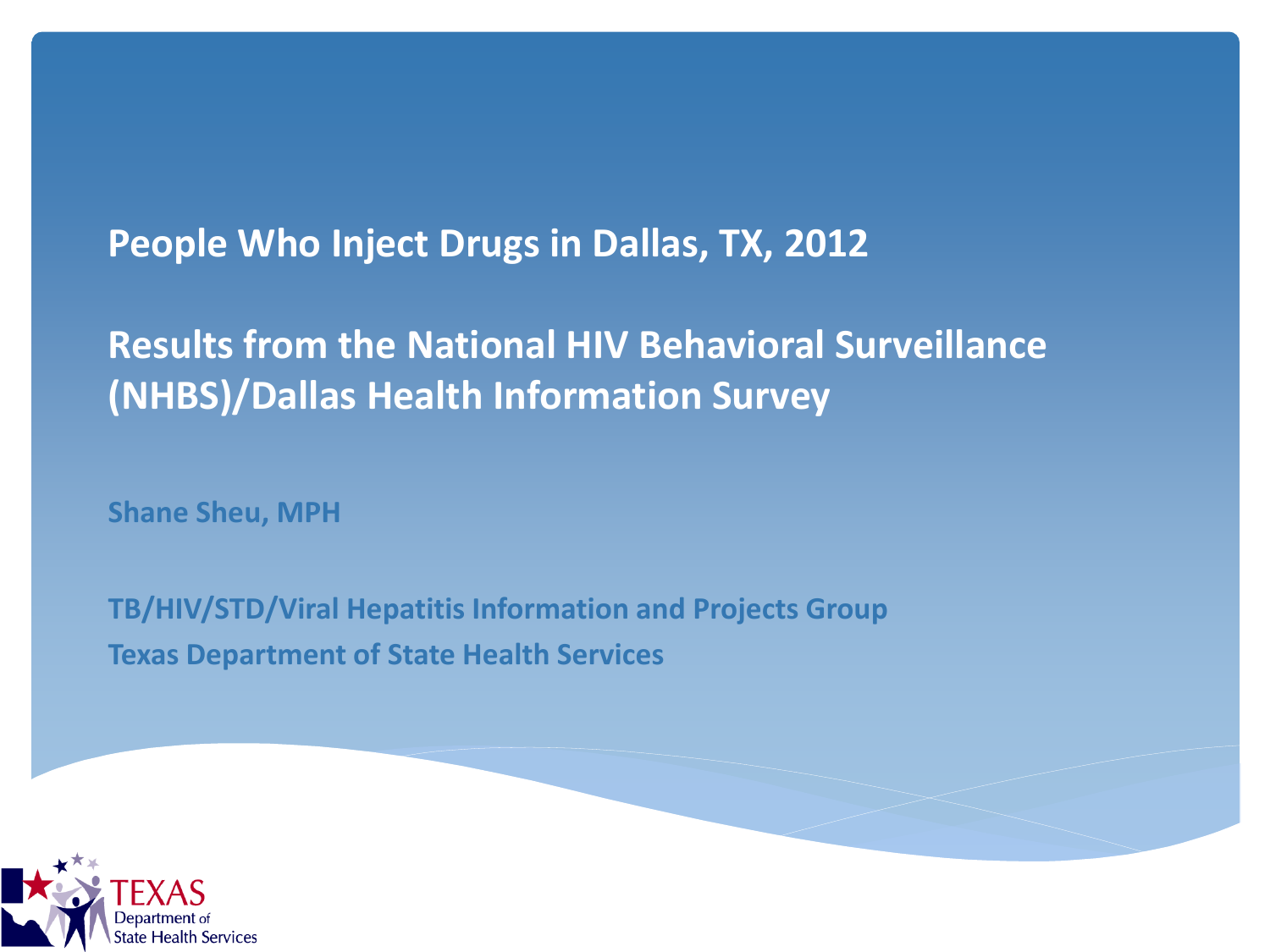

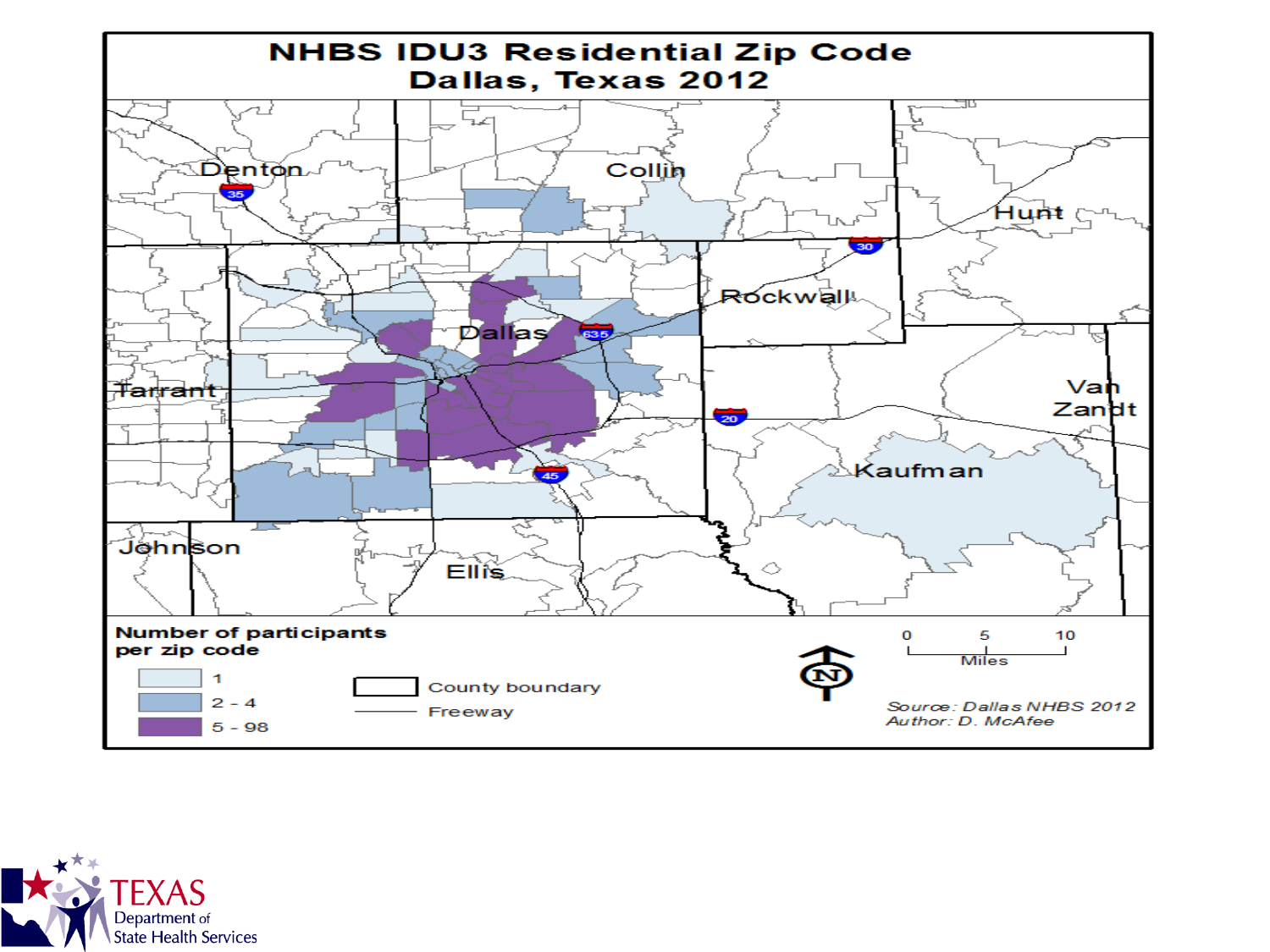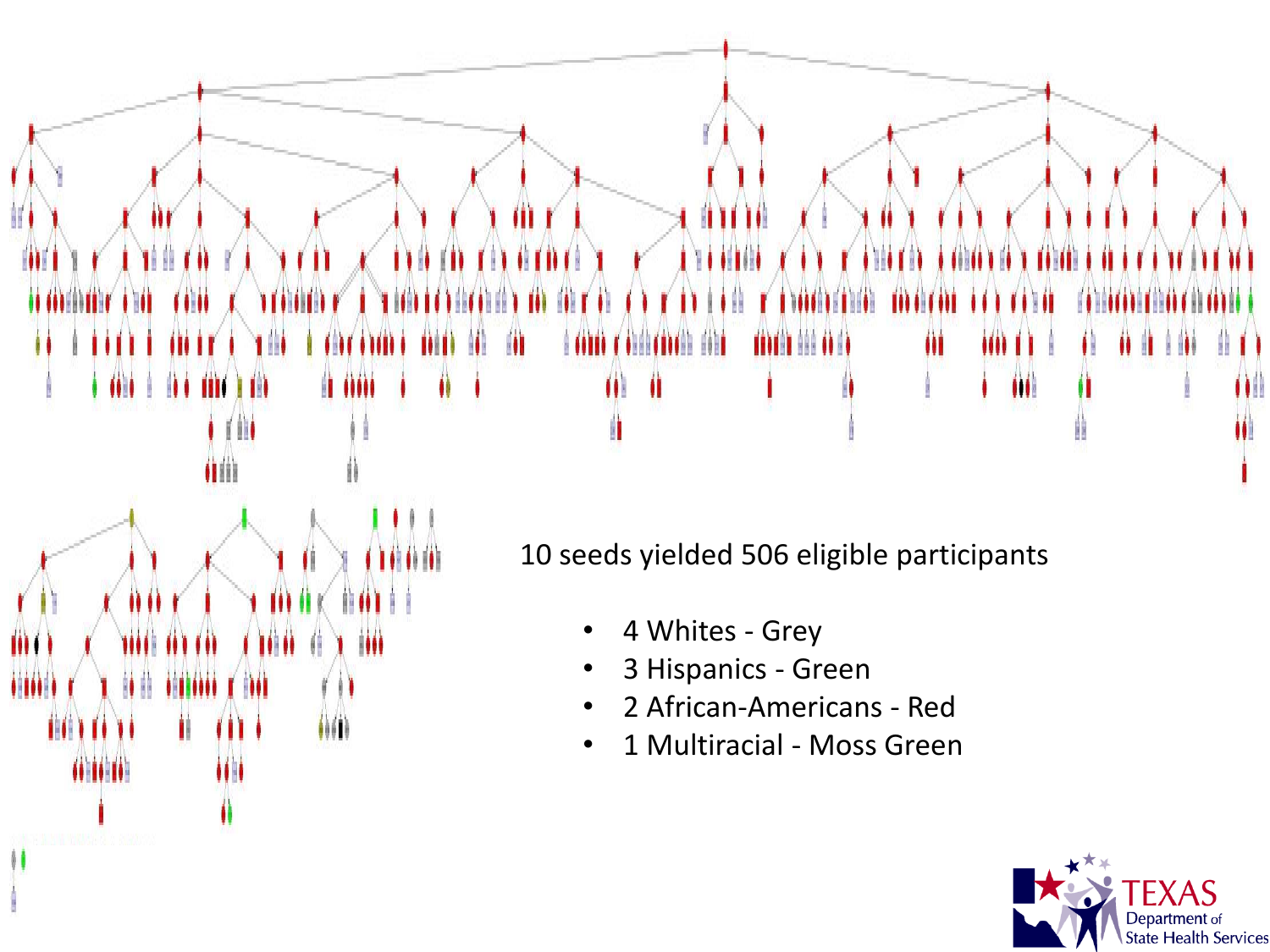### **Composition of NHBS IDU3 Sample, PLWH, and the General Population, 2012 - Gender**



Sources: Texas Department of State Health Services, NHBS IDU3, Dallas-Plano-Irving Metropolitan Division (MD), 2012. Enhanced HIV/AIDS Reporting System (eHARS) 2012, US Census National Center for Health Statistics, 2012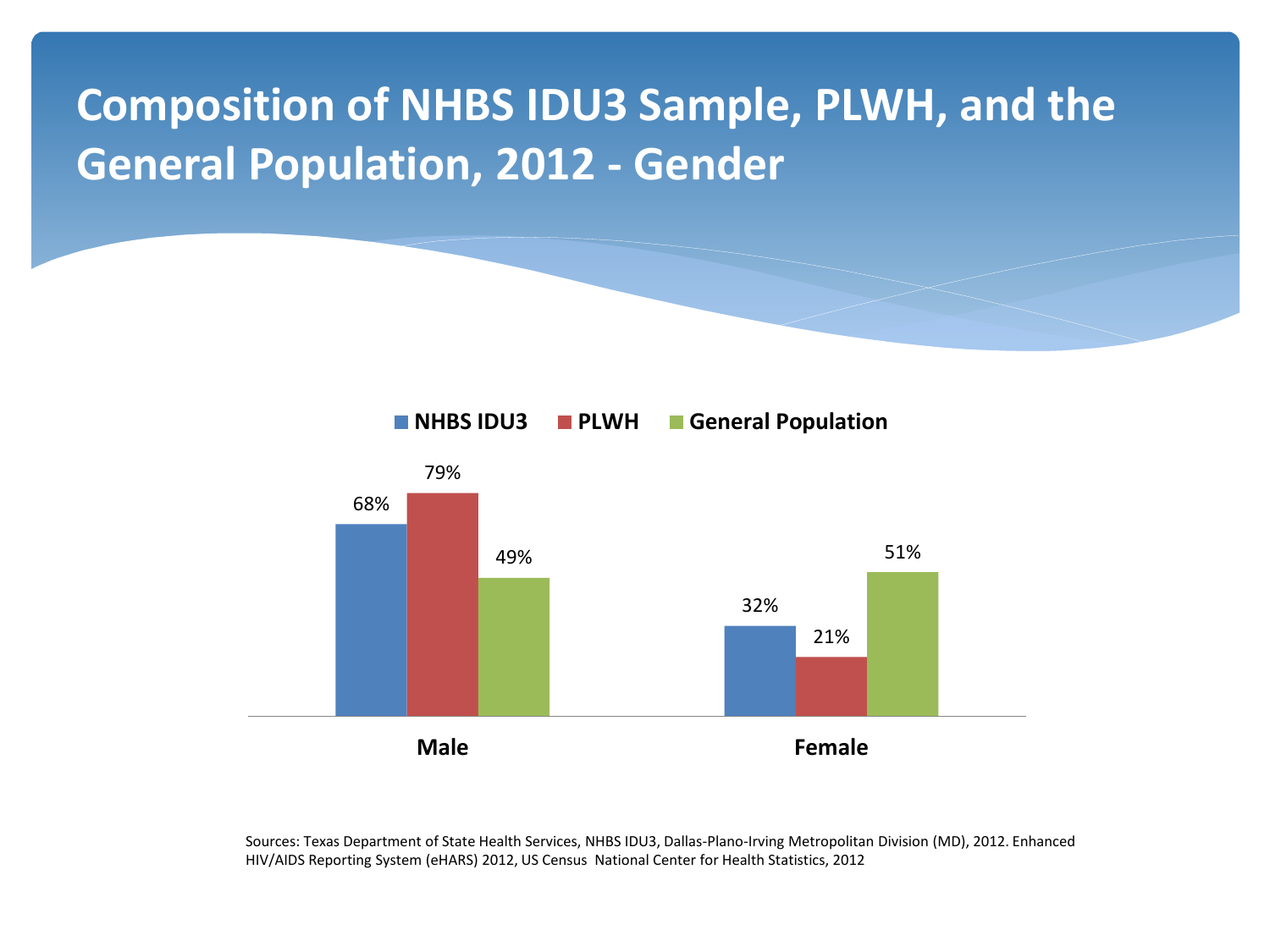### **Composition of NHBS IDU3 Sample, People Living with HIV, and the General Population, 2012 - Race/Ethnicity**



Sources: Texas Department of State Health Services, NHBS IDU3, Dallas-Plano-Irving Metropolitan Division (MD), 2012. Enhanced HIV/AIDS Reporting System (eHARS) 2012, US Census National Center for Health Statistics, 2012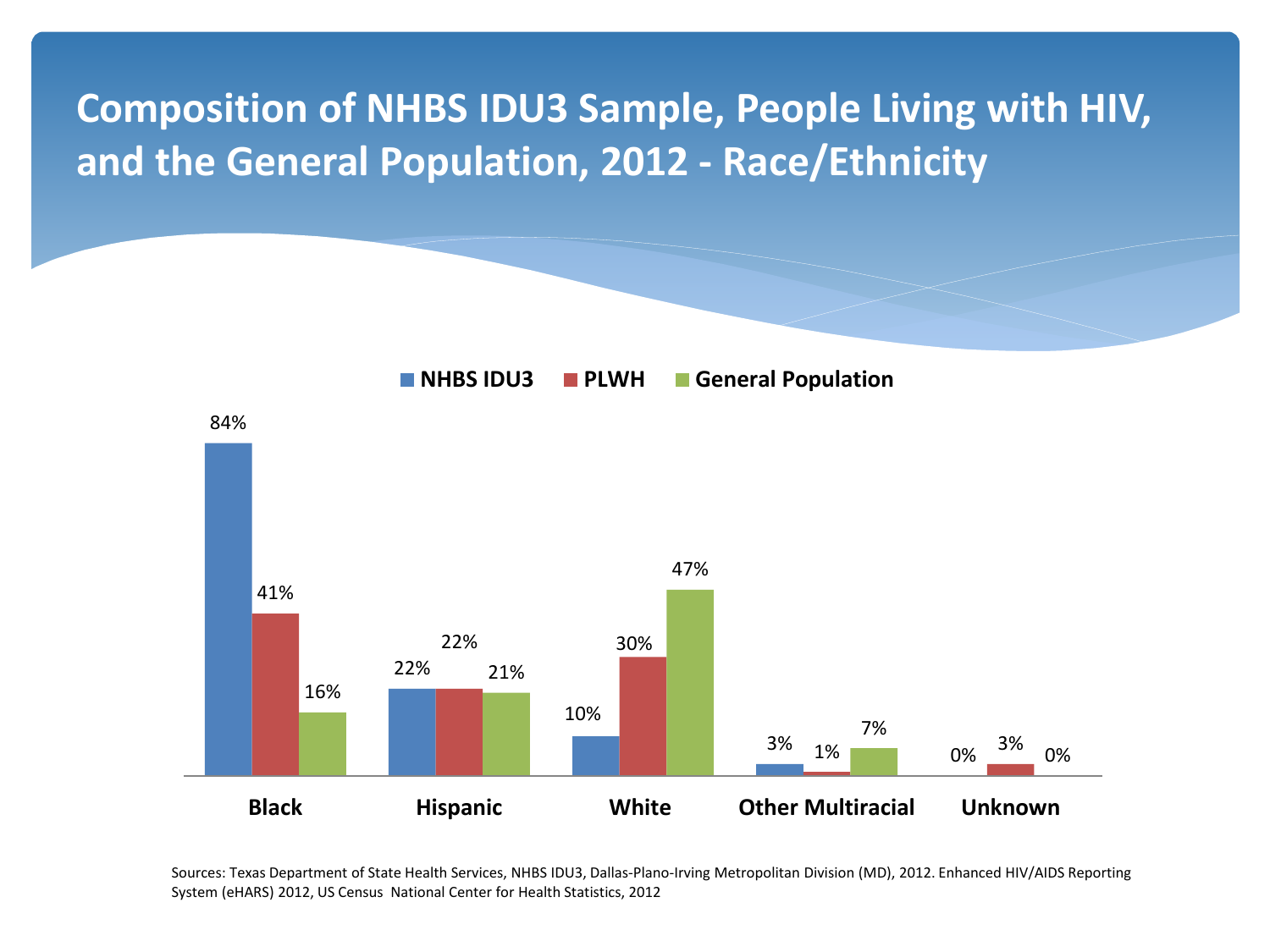### **Composition of NHBS IDU3 Sample, PLWH, and the General Population, 2012 - Age**



Sources: Texas Department of State Health Services, NHBS IDU3, Dallas-Plano-Irving Metropolitan Division (MD), 2012. Enhanced HIV/AIDS Reporting System (eHARS) 2012, US Census National Center for Health Statistics, 2012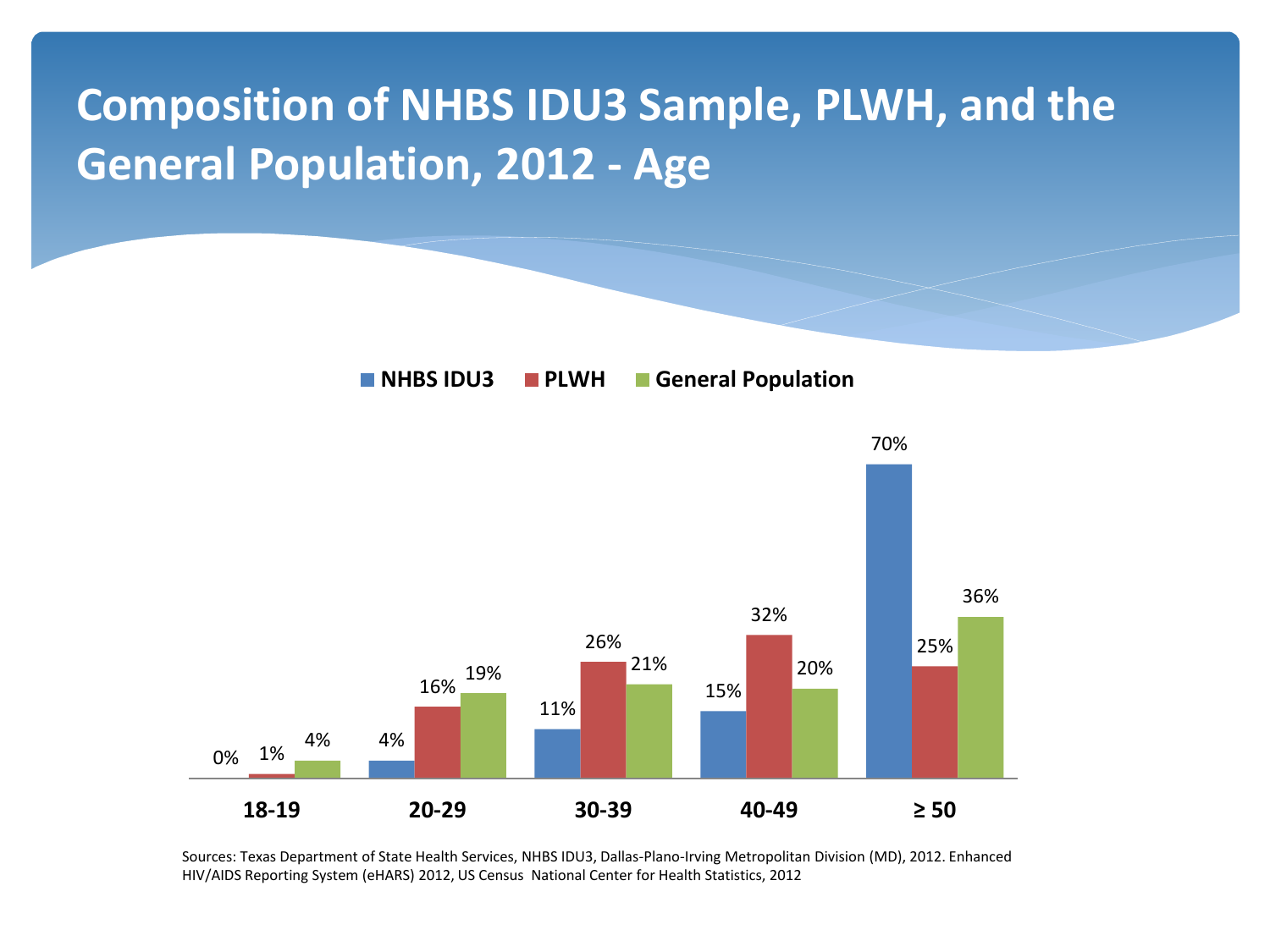## **Demographics**

#### **Homelessness Insurance**

| <b>Currently homeless</b> | 18%        |
|---------------------------|------------|
| Ever been homeless        | <b>22%</b> |
| Not homeless              | 59%        |

#### **Household Income**

| At/below federal poverty level |  |
|--------------------------------|--|
| Above federal poverty level    |  |

| <b>Currently homeless</b>      | 18% | No health insurance                          | 53% |
|--------------------------------|-----|----------------------------------------------|-----|
| Ever been homeless             | 22% | Public                                       | 43% |
| Not homeless                   | 59% | Private                                      | 2%  |
|                                |     | Other insurance                              | 1%  |
| <b>Household Income</b>        |     | <b>Education</b>                             |     |
| At/below federal poverty level | 80% | < High school graduation                     | 39% |
| Above federal poverty level    | 20% | High school graduation (or equivalent)       | 37% |
|                                |     | Some college or technical degree             | 22% |
| $\sqrt{2}$ TFM $\Lambda$ C     |     | College degree or post-graduate<br>education | 2%  |

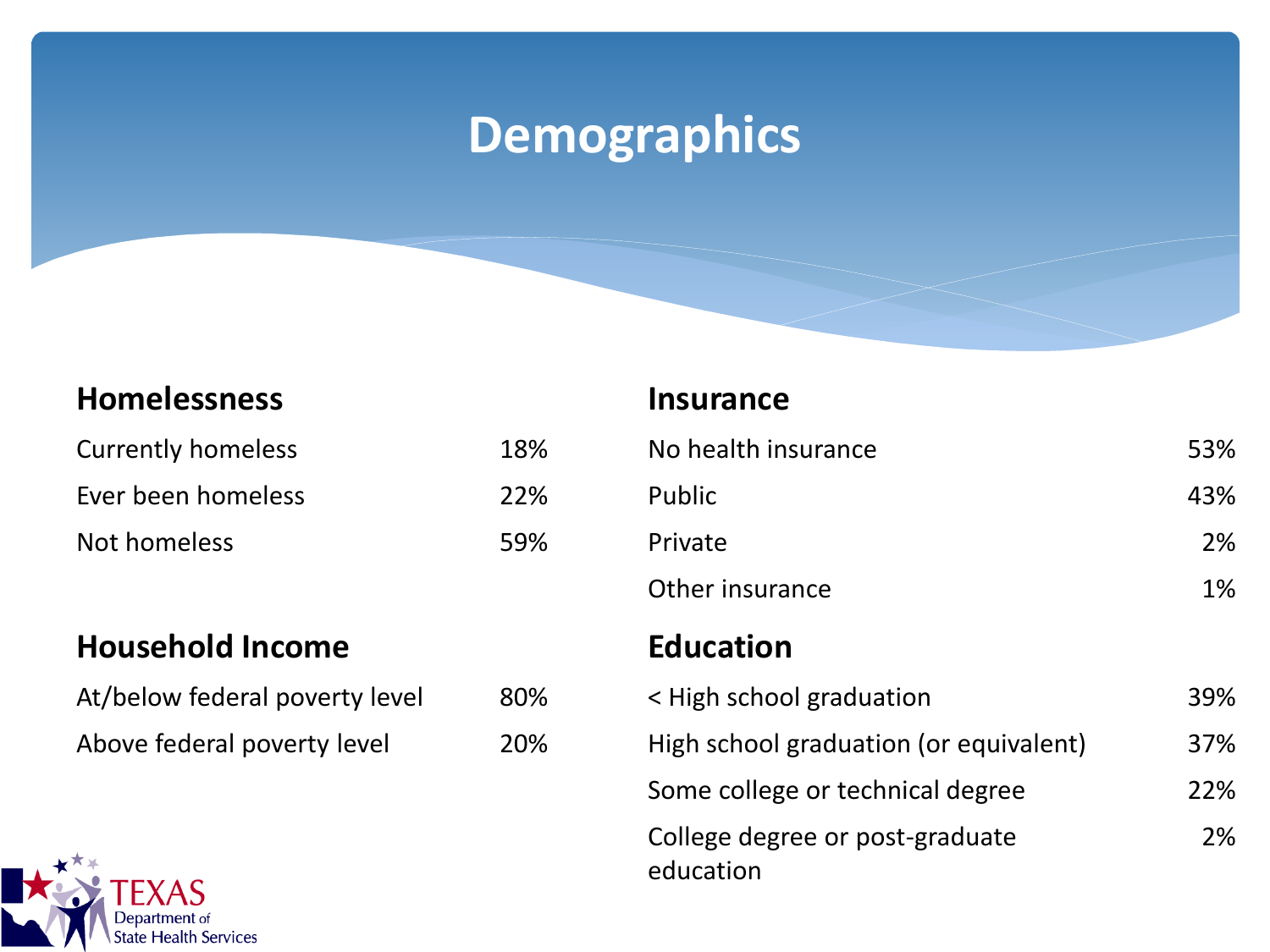### **HIV Status, N=506**



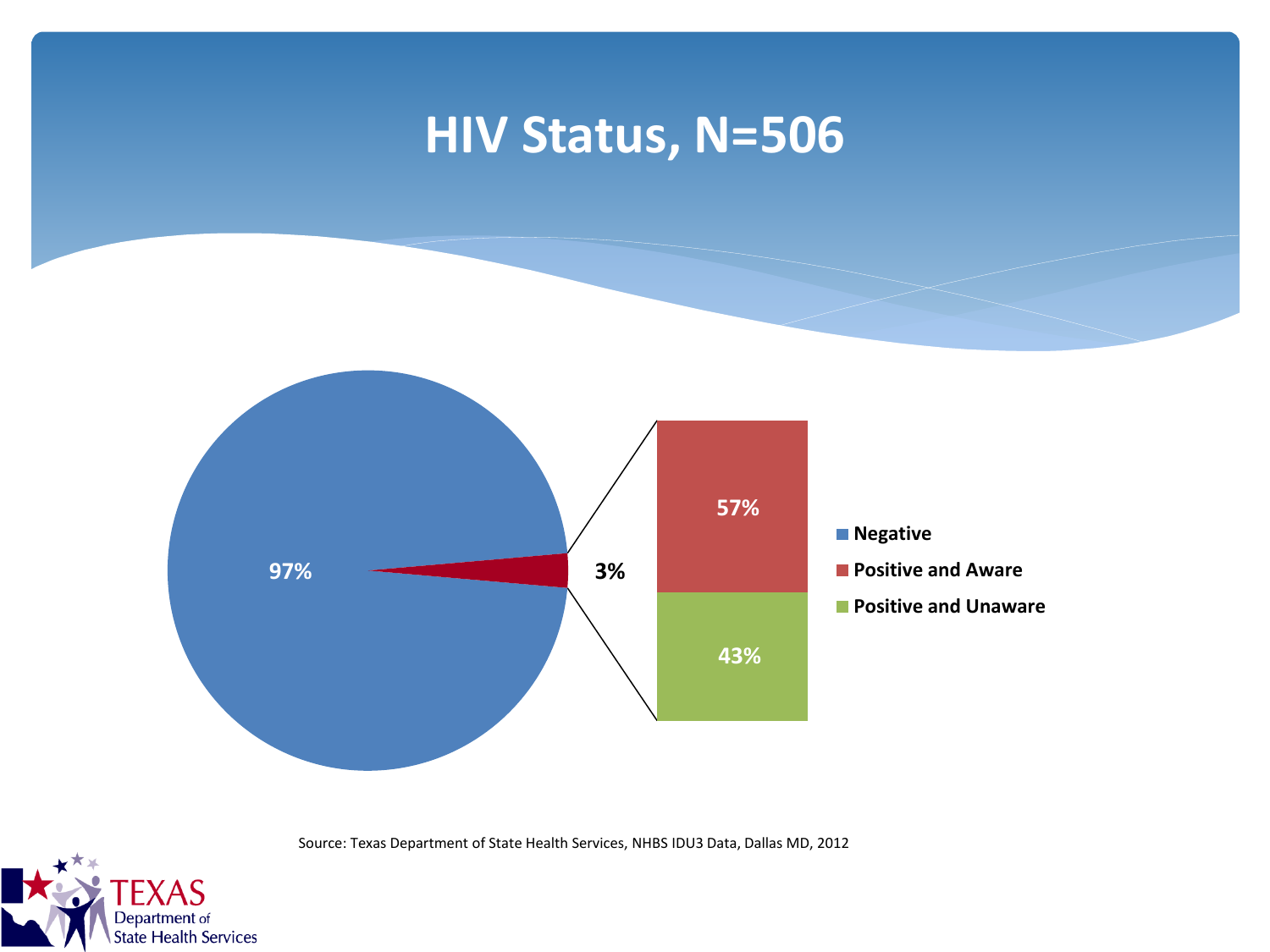# **Drugs Injected Most Frequently in the Past 12 Months, N=497**

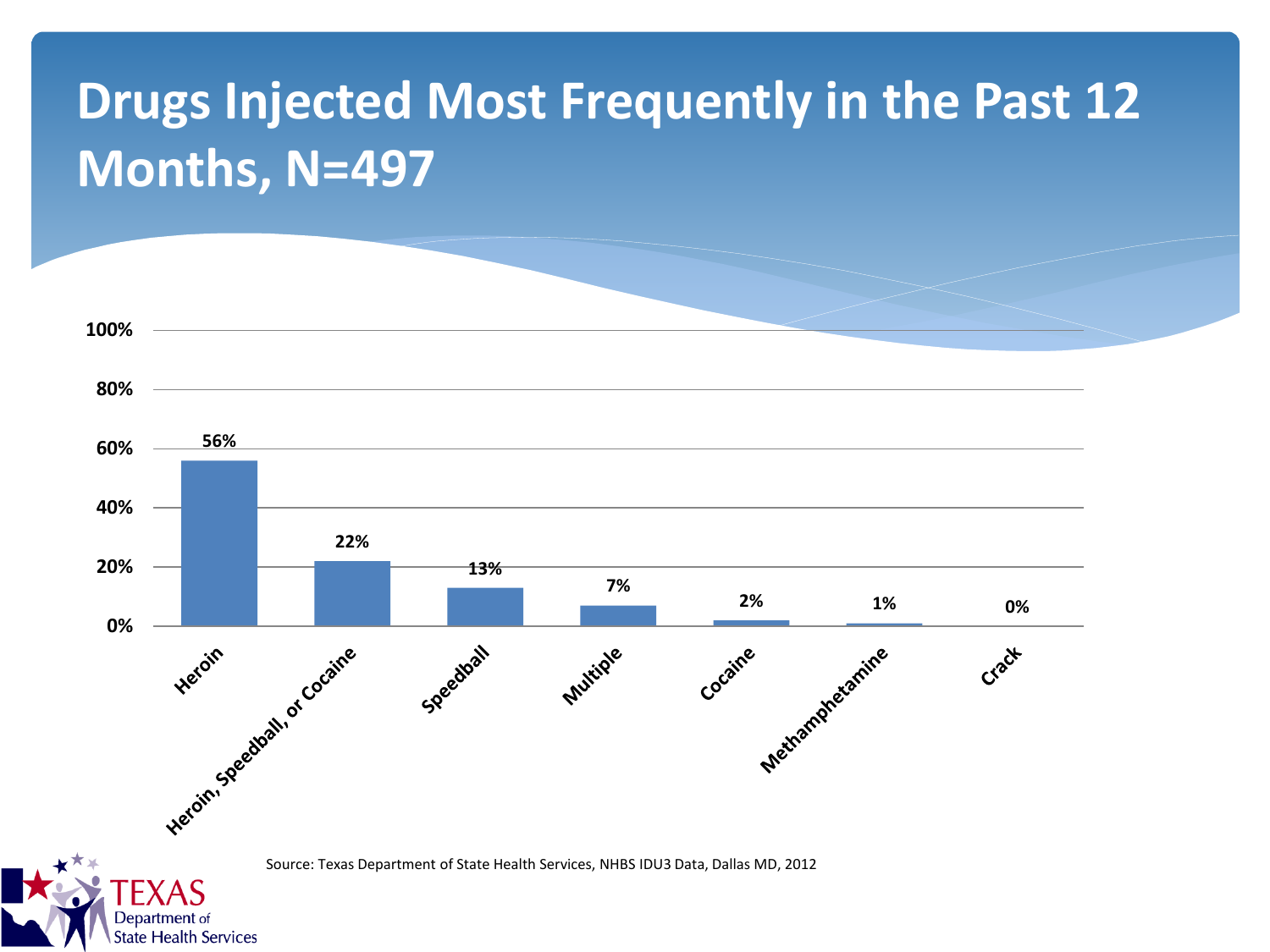# **Shared Syringe and Shared Equipment in the Past 12 Months - Race/Ethnicity**

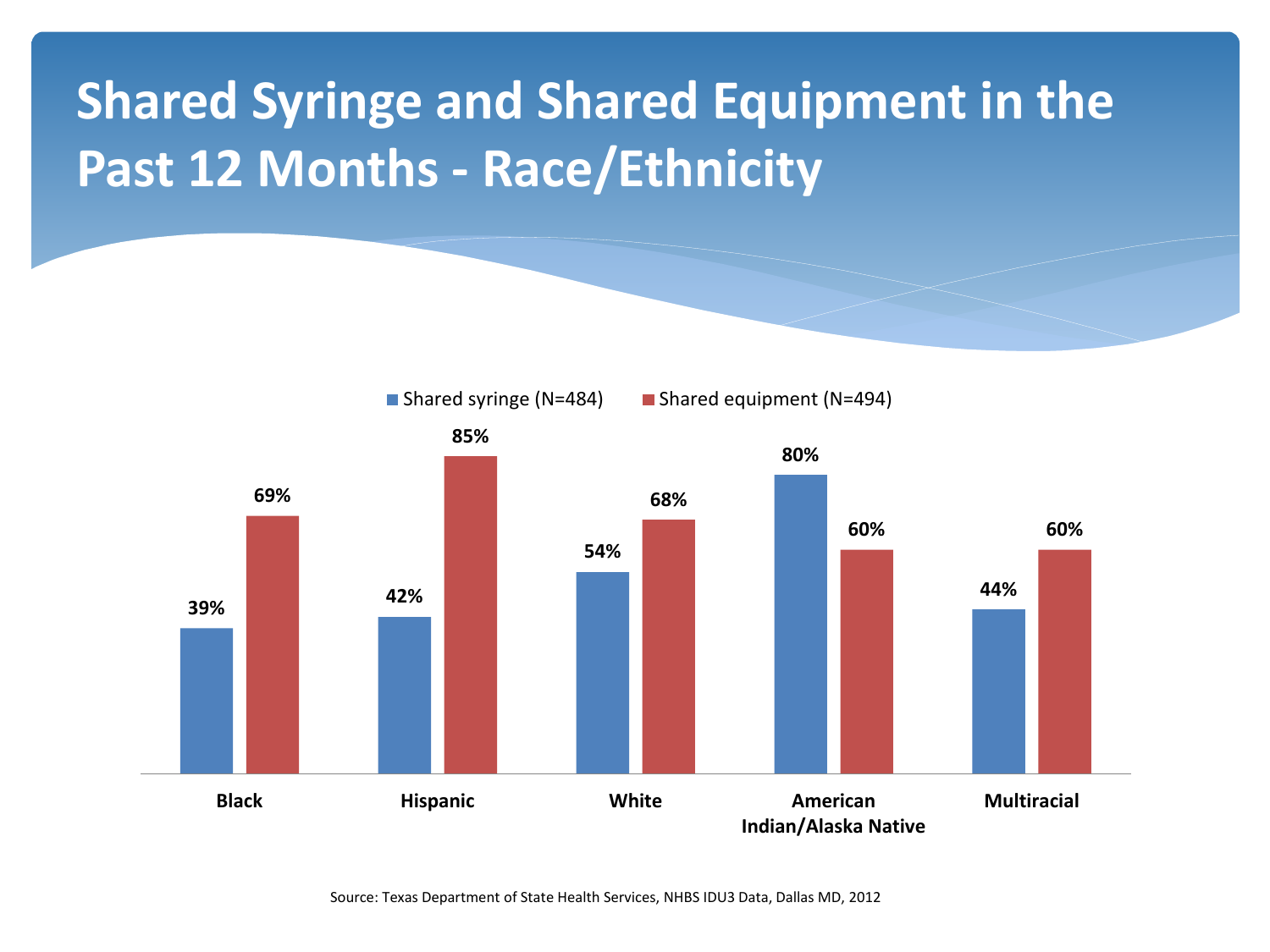# **Shared Equipment and Shared Syringe in the Past 12 Months - Age**

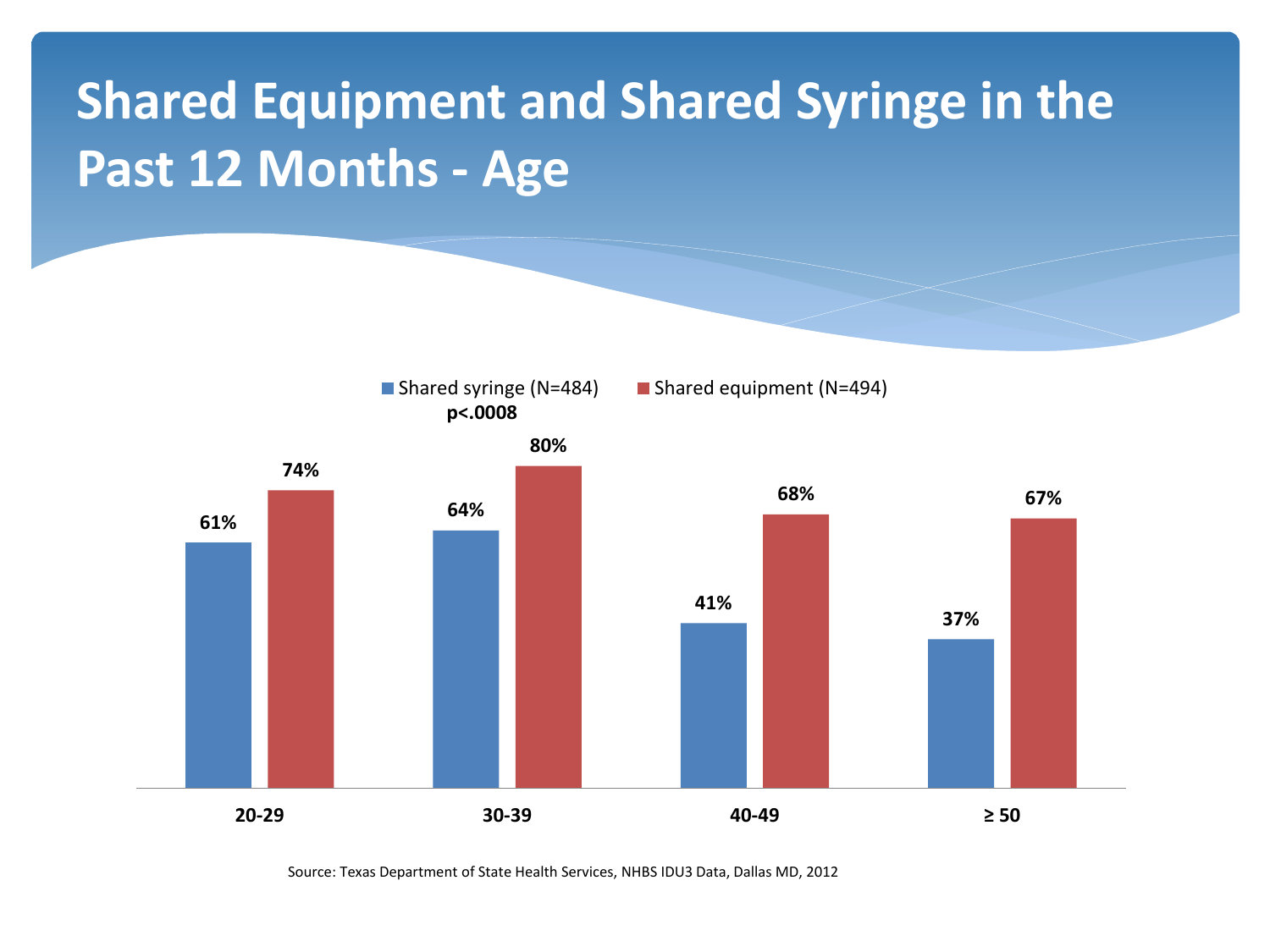### **Condomless Vaginal or Anal Sex in Past 12 Months**

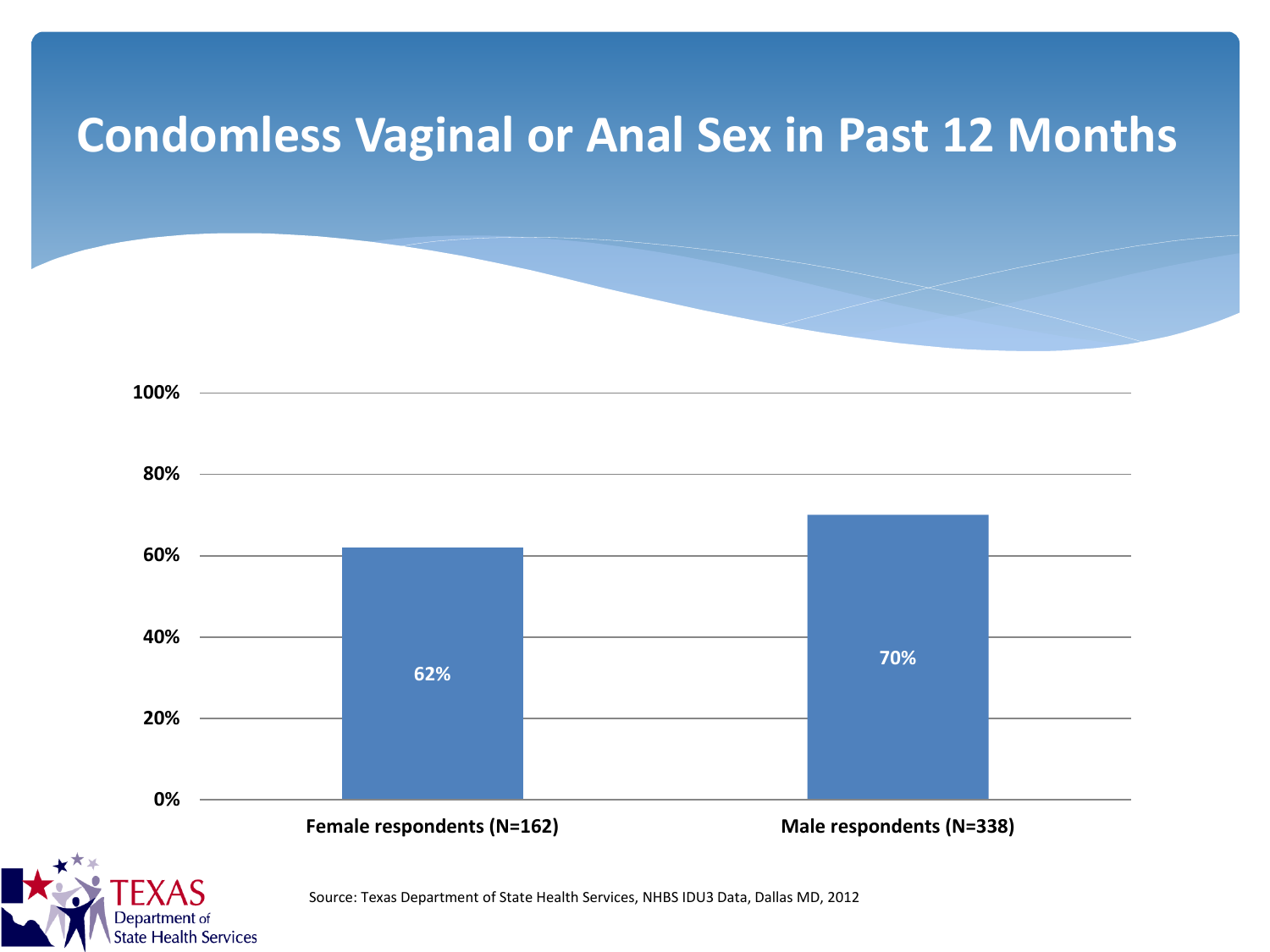# **Binge Drinking in the Past 12 Months, N=499**



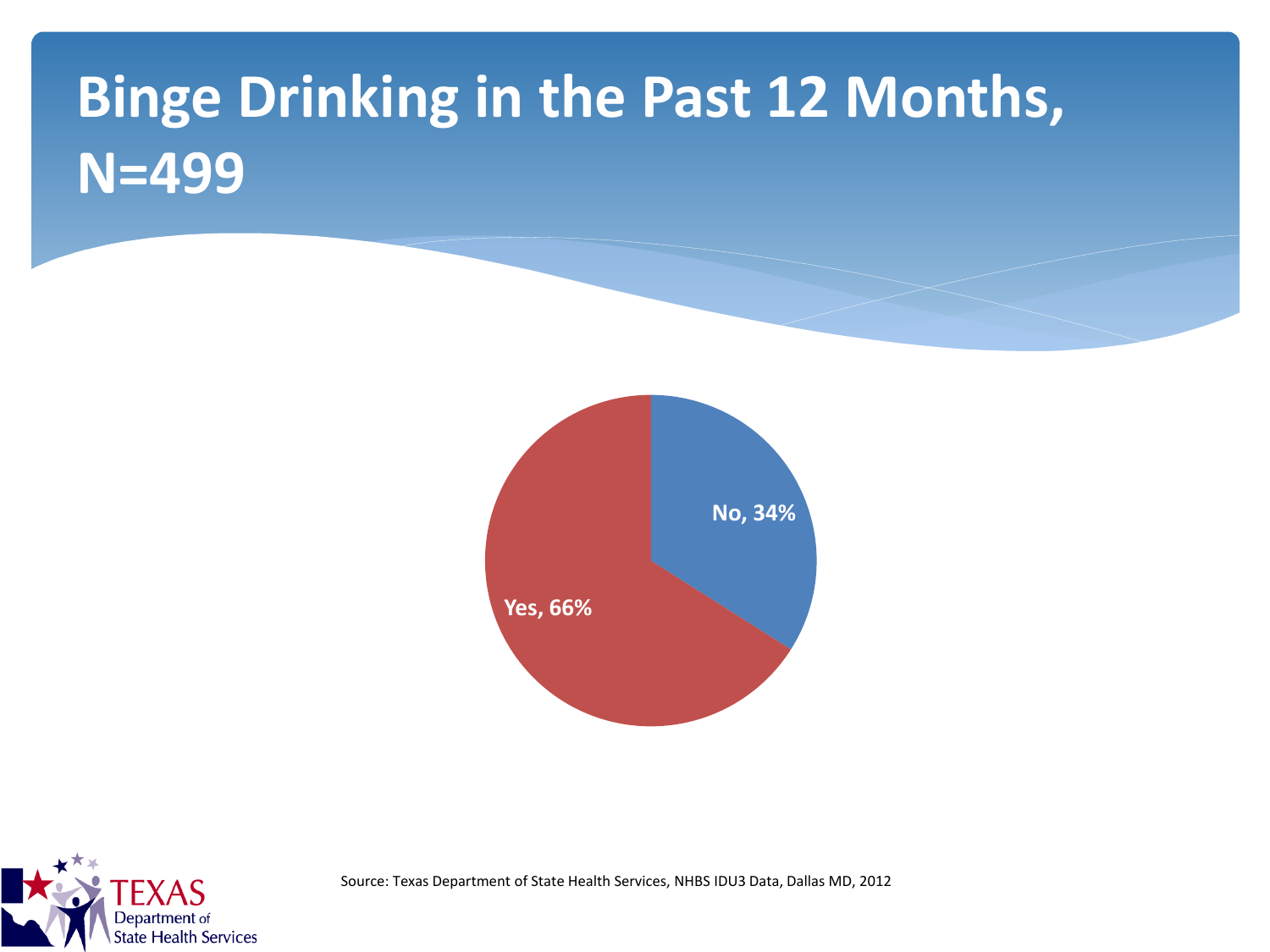### **Self-reported Hepatitis C Testing and Diagnosis**

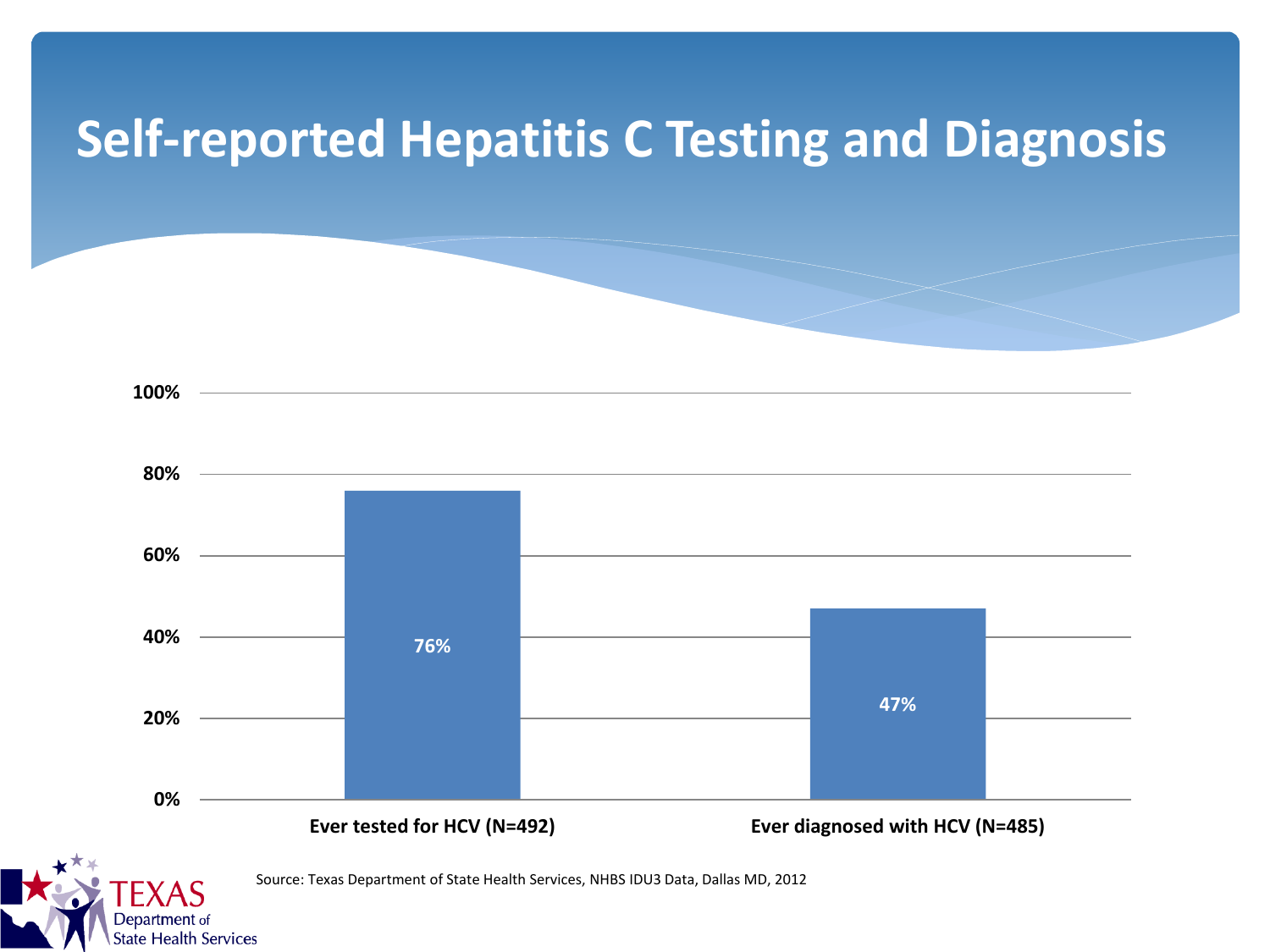### **Hepatitis Vaccine, N=476**



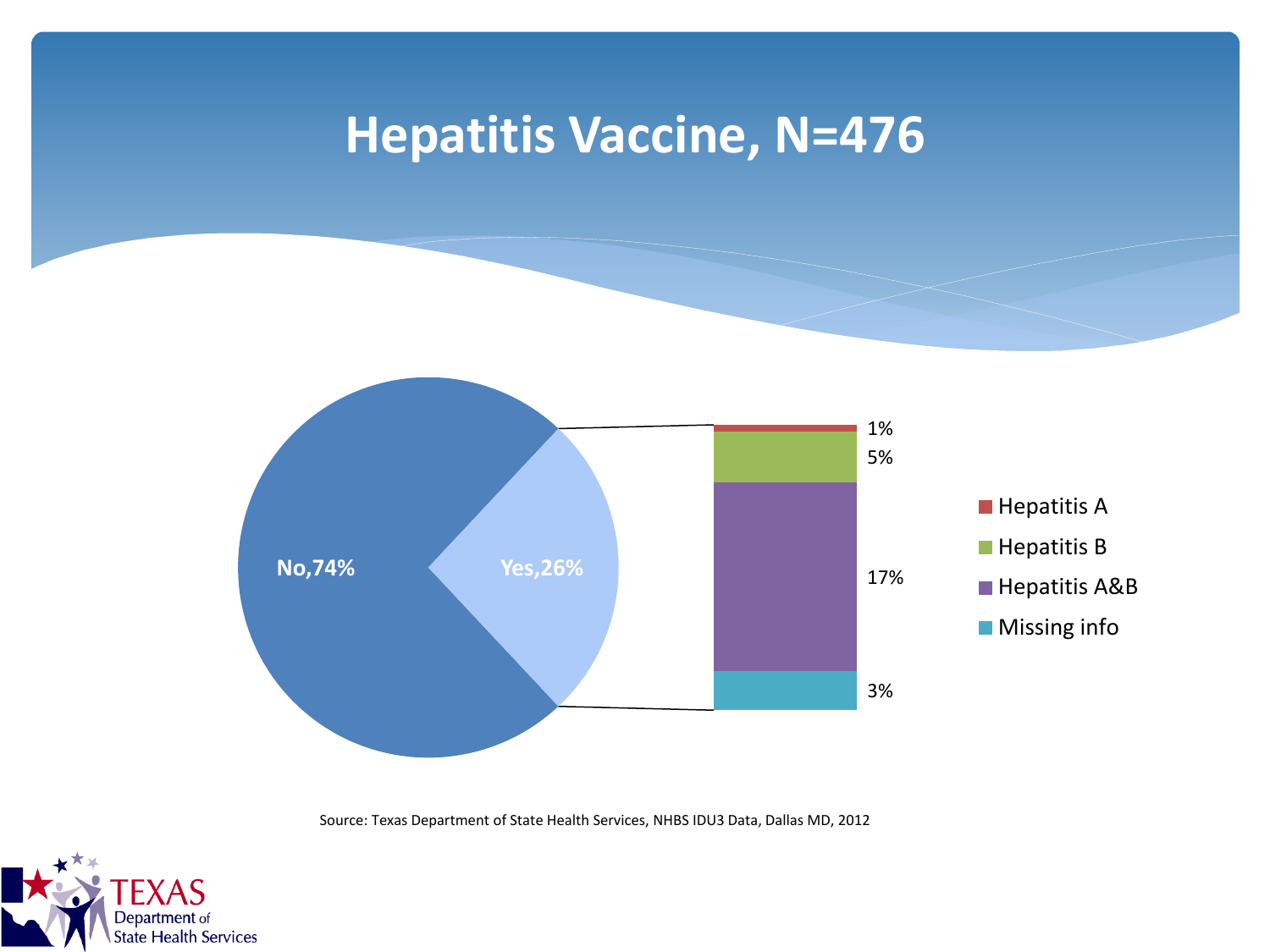# **HIV Prevention Activities Encountered in the Past 12 Months, N=500**

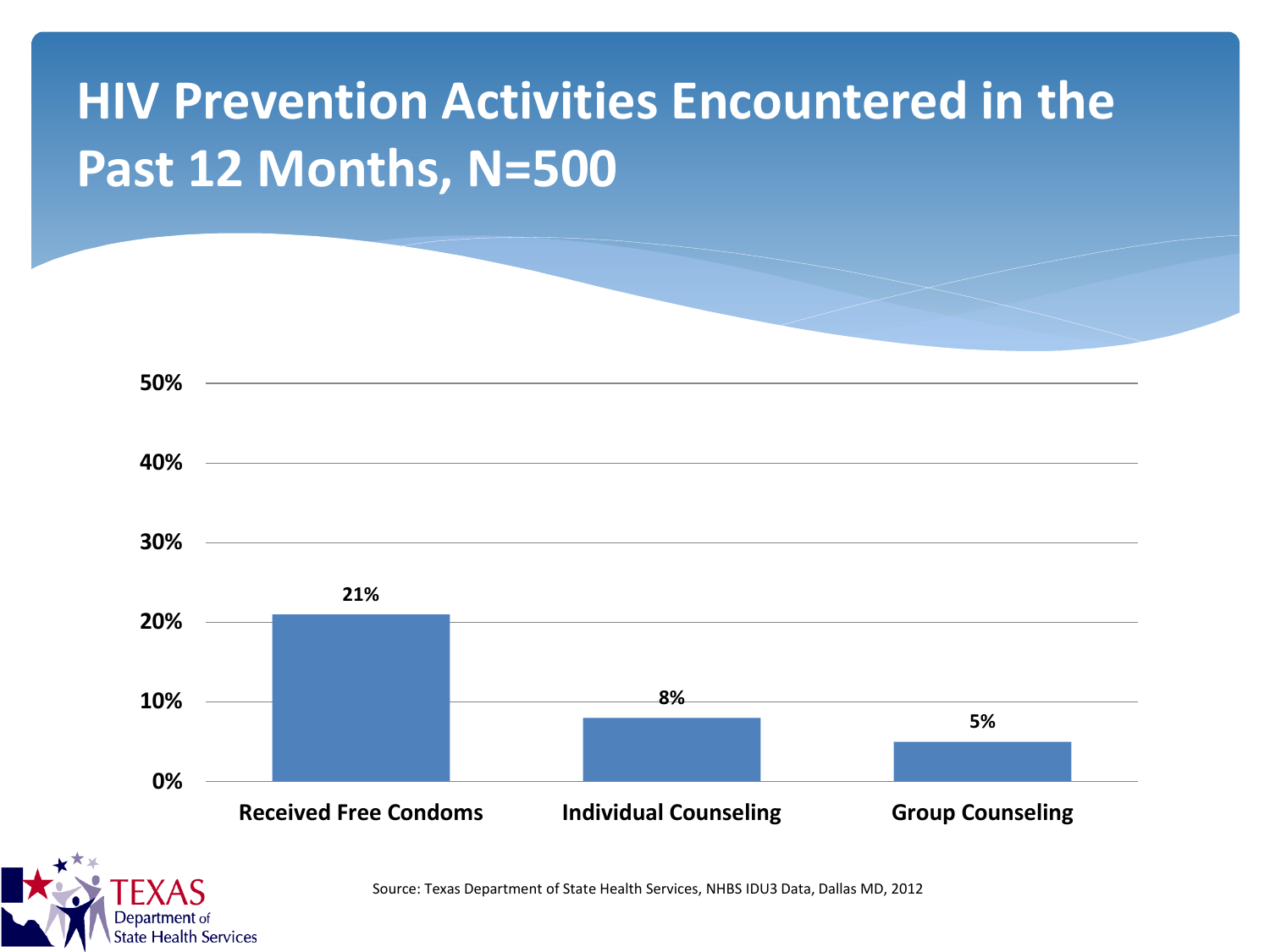### **Received Free New Syringe, N=500**



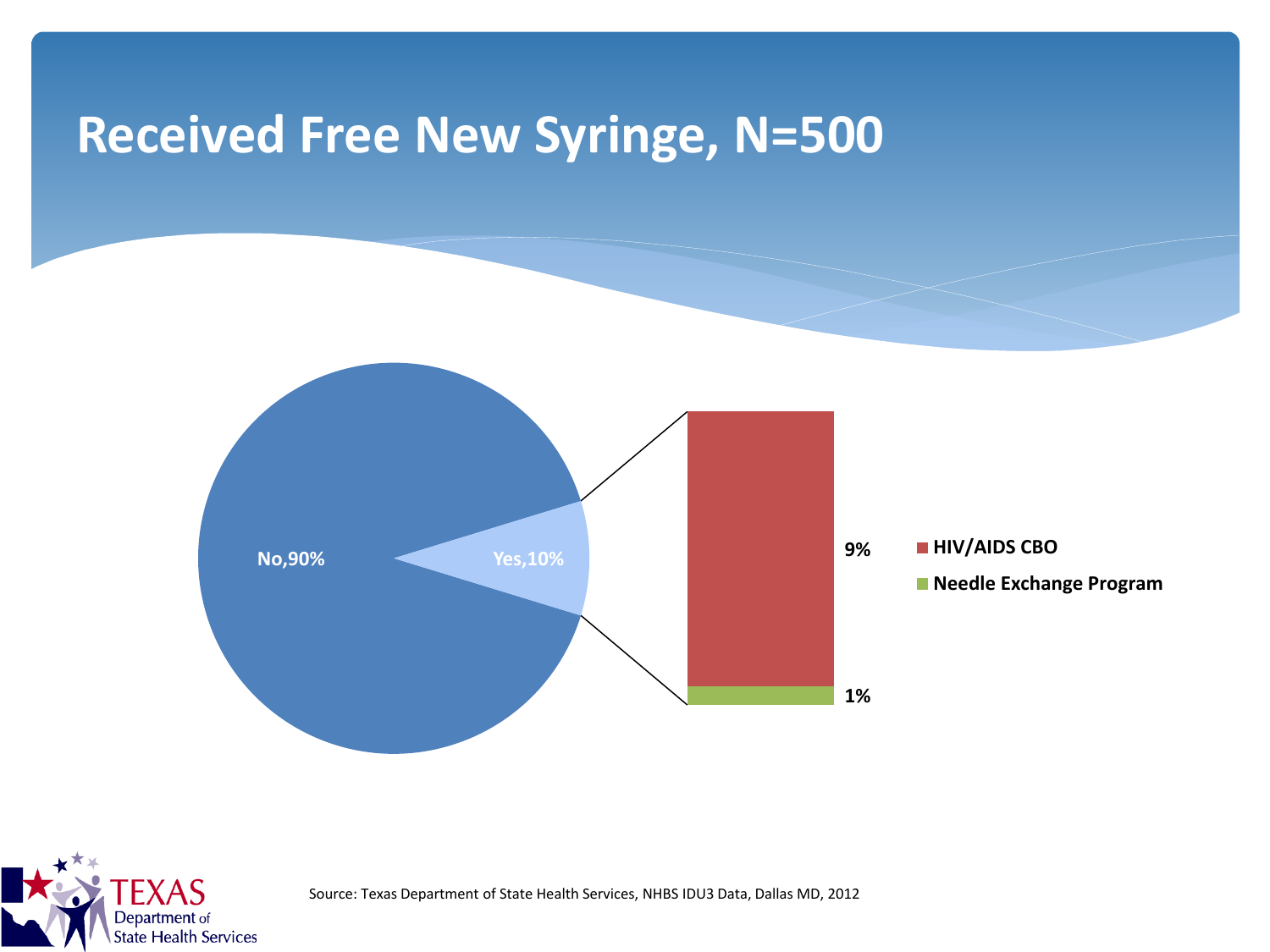### **Received Free New Kits, N=500**



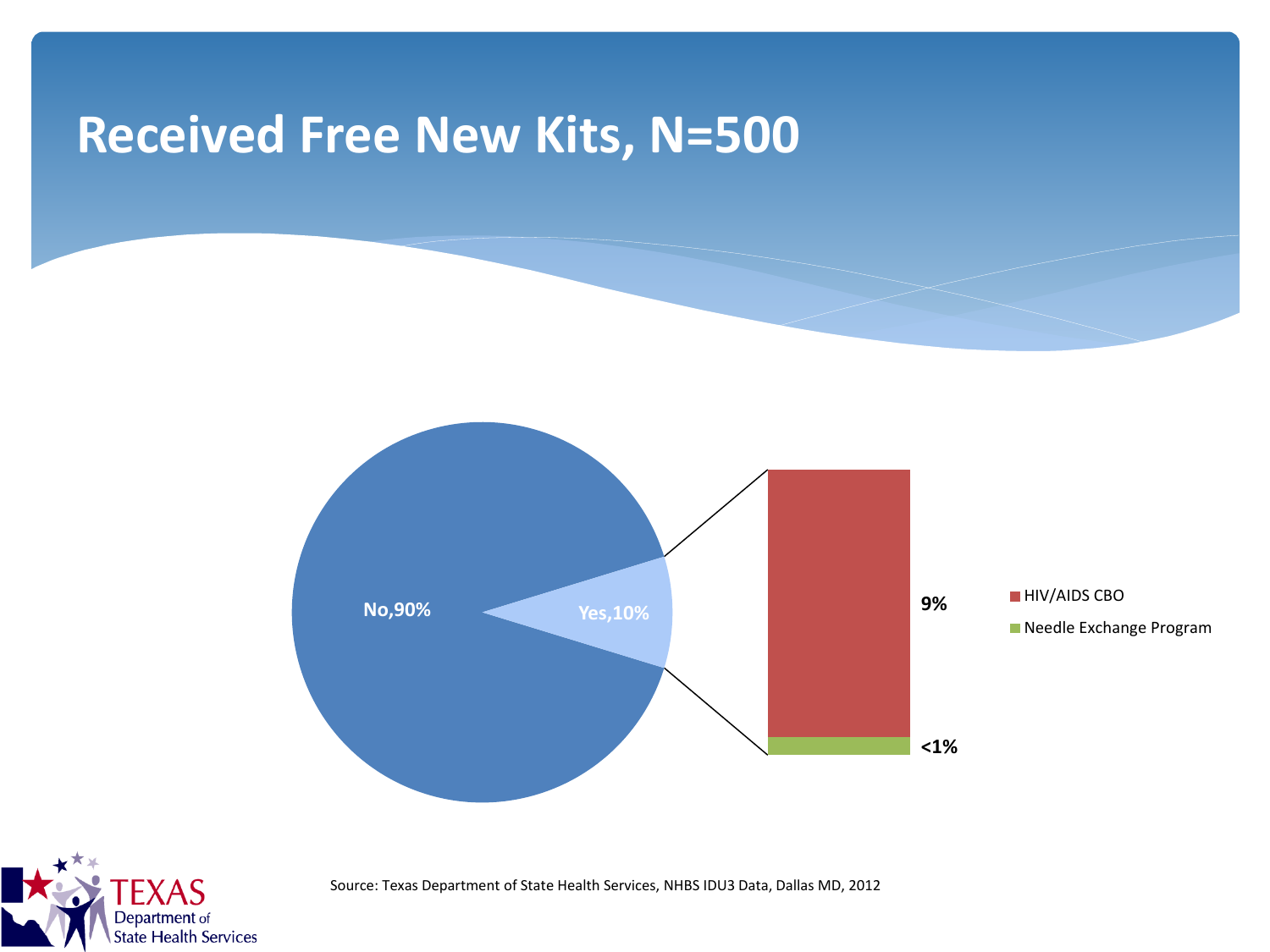### **Summary**

- PWID face structural risk factors that may increase HIV and HCV infection: poverty, homelessness, and arrest/incarceration
- Sharing of syringes and injection equipment persist
- Many PWID reported condomless sex and binge drinking.
- Almost half PWID reported ever being diagnosed with Hepatitis C
- Few engaged in HIV prevention activities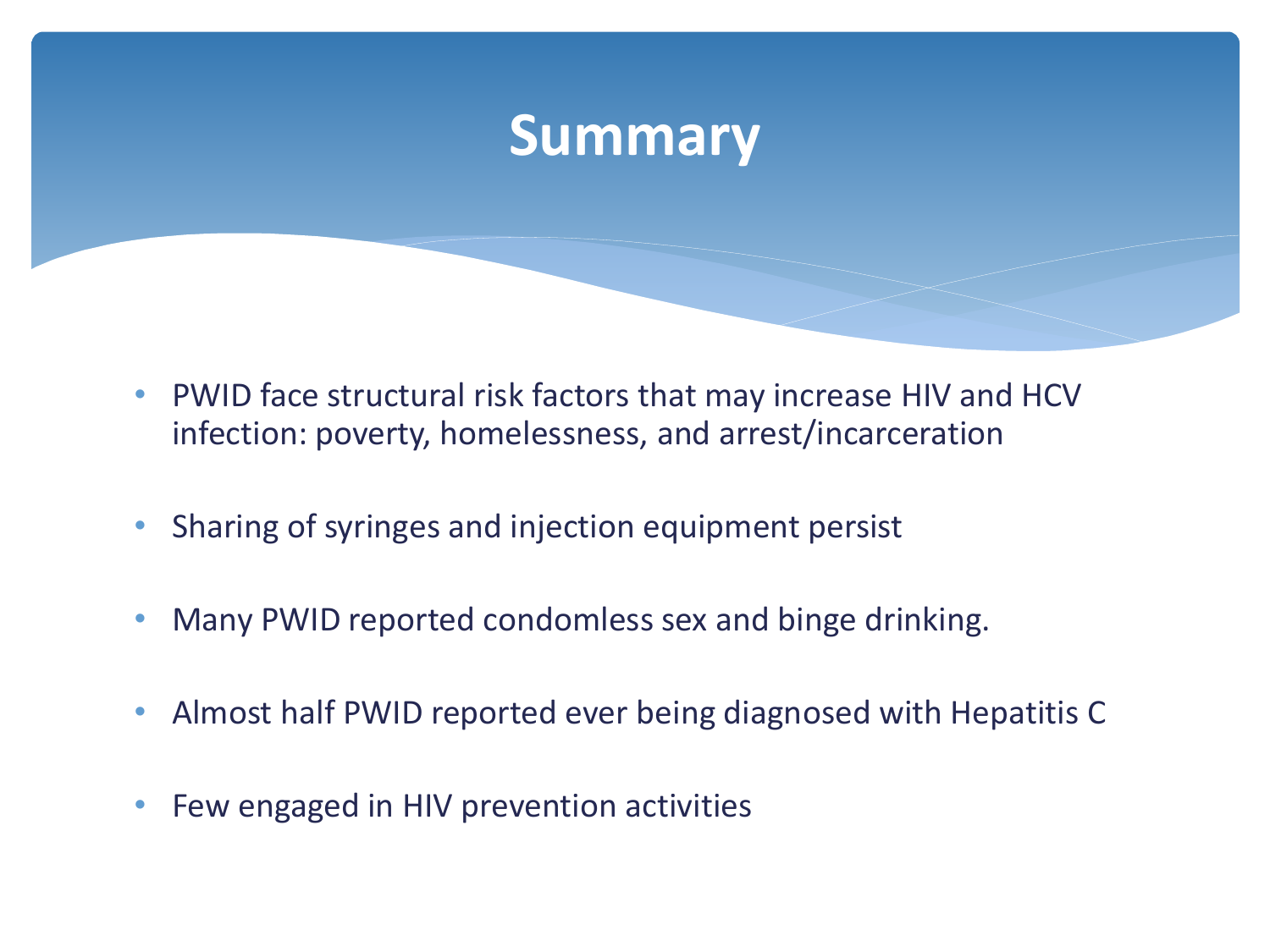## **Limitations**

- All data except for HIV serostatus were collected by self-report and may be biased by recall error or social desirability bias.
- **Findings from Dallas NHBS may not be generalizable to the** population of IDU in Texas or other U.S. cities

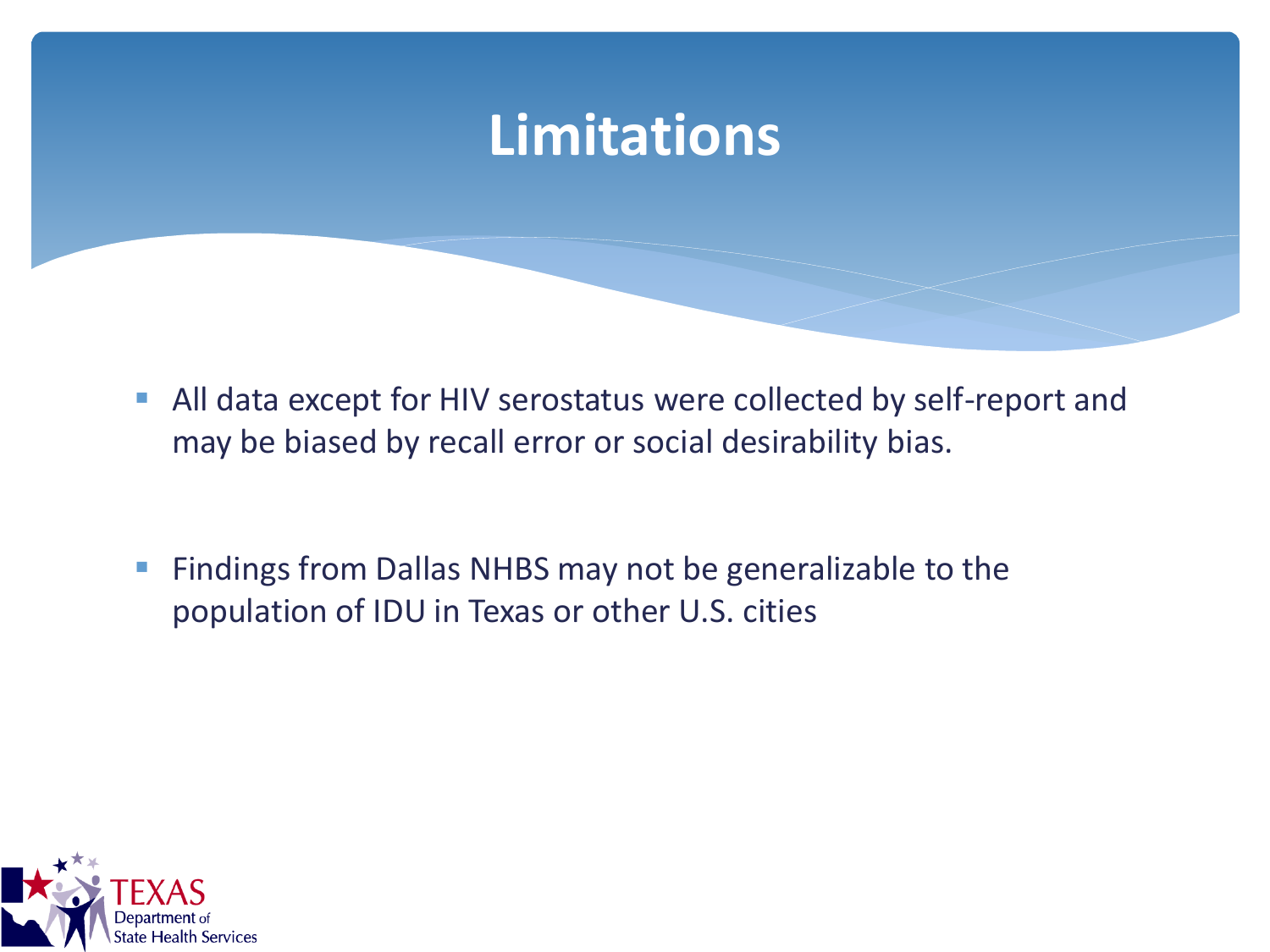### **Dallas National HIV Behavioral Surveillance Team**

#### **University of North Texas** Johnny Mix Kim Truss

Carina Heckert **Keauntae Bell** John Marks

#### **Texas Dept. of State Health Services CDC Public Policy Research Institute, Property Texas A&M University**

Sharon Melville **Sharon Melville** Gabriela Paz-Bailey James Dyer Alicia Novoa

Sonia Arbona **Alicia Smith** Alexis Sanchez Alexis Sanchez Alicia Smith Jesse Campagna National According to the Shawana Harris Theorem Eston Dixon

Doug Henry **Candice Jones Candice Jones** Juan Gomez

Jonathon Poe **Good Conferent Contract Conferent Conference** Constants Constanting Constants Constants Constants C Shane Sheu **Shane Sheu** Melissa Cribbin Anthony Virgil Gerald Strickland

Mary Lindsay **Ismael Rodriguez**